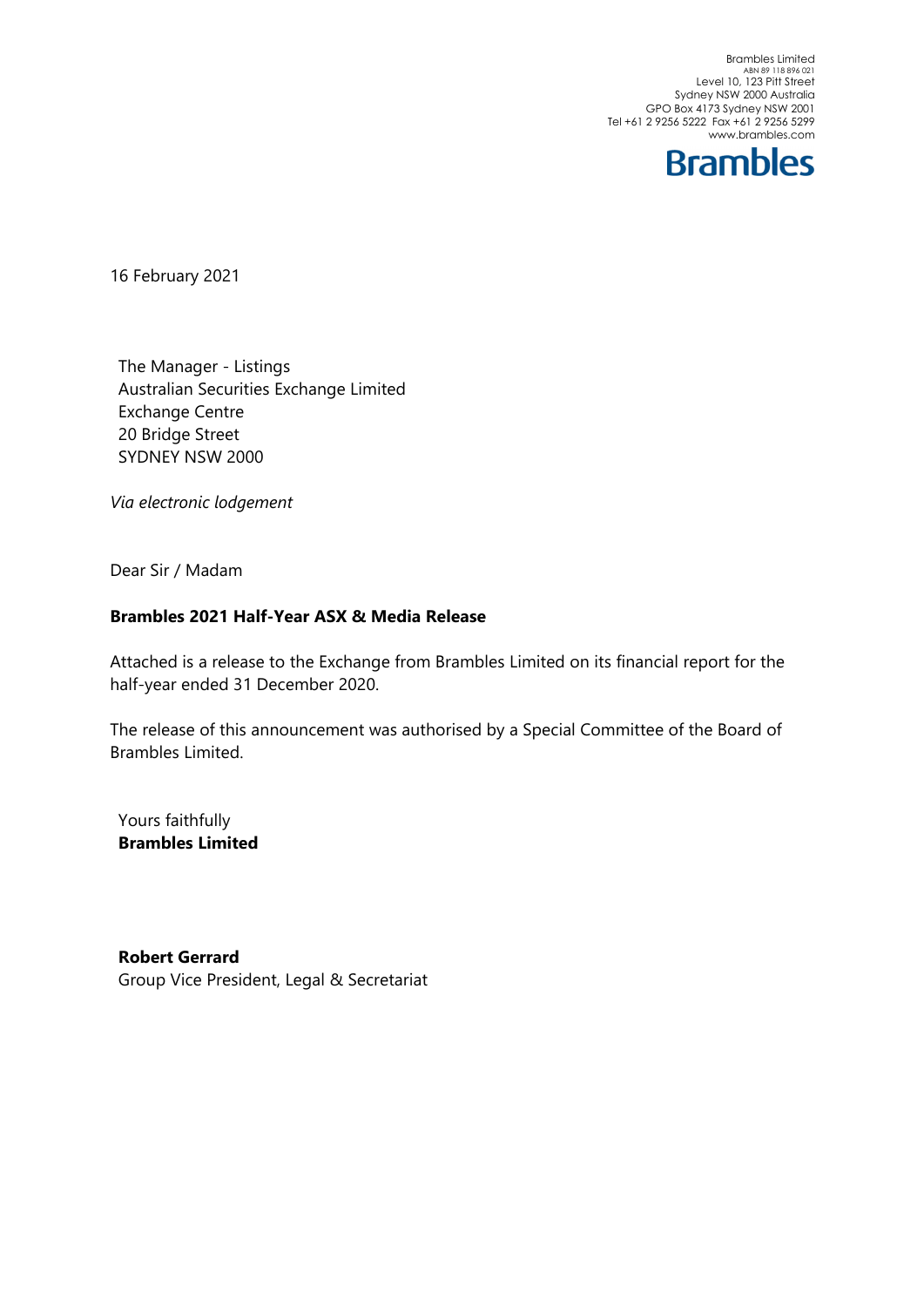

# **Brambles' 1H21 result: Strong pallet demand and cash flow generation; FY21 outlook upgraded.**

- **COVID-19 & Brexit** impacted the operating environment in the first half, driving elevated levels of demand for pallets while changes in consumer demand patterns and higher input costs resulted in operating cost increases.
- **Sales revenue increased 6%** at constant FX, as strong volume growth and price realisation in the global Pallet businesses and the contribution from the commencement of a large Australian RPC contract offset COVID-19 related declines in Automotive and Kegstar businesses.
- **Underlying Profit<sup>1</sup> increased 5%** at constant FX, including a US\$8 million one-off compensation benefit for a service centre relocation in Australia.
- **Free Cash Flow after Dividends increased US\$332.2 million** and included the impact of cycling the US\$183.2 million cash outflow in the prior year relating to a special dividend payment. Excluding this impact, the increase of US\$149.0 million reflected higher earnings, a disciplined approach to capital expenditure and some timing benefits in the first half of FY21.
- **Return on Capital Invested<sup>2</sup> of 19.0% increased 0.8pts at constant FX, driven by Underlying Profit growth and** asset efficiency improvements across the Group.
- **Dividend and capital management:** 2021 interim dividend of 10.0 US cents declared, with a payout ratio of 50%. A\$2.4 billion share buy-back programme (61% complete) to recommence on 18 February 2021.
- **Upgraded FY21 outlook:** For the full-year ended 30 June 2021, Brambles now expects:
	- Revenue growth in the range of 4% to 6% at constant FX rates, with improved Underlying Profit margins including ~1pt improvement in US margin;
	- Underlying Profit growth in the range of 5% to 7% at constant FX rates;
	- ‐ Free Cash Flow to fully fund dividends and core business capex; and
	- ‐ FY21 dividend payout ratio in line with Brambles' dividend policy.

Outlook is subject to assumptions outlined on page 3 of this release.

#### **Results Highlights**

|                                     | 1H21 result  | Change vs. 1H20 <sup>3</sup> |               |  |
|-------------------------------------|--------------|------------------------------|---------------|--|
| (Continuing operations)             | (Actual FX)  | (Actual FX)                  | (Constant FX) |  |
| <b>Statutory</b>                    |              |                              |               |  |
| Sales revenue                       | US\$2,565.5m | 7%                           | 6%            |  |
| Operating profit                    | US\$465.0m   | 7%                           | 5%            |  |
| Profit after tax                    | US\$295.2m   | 6%                           | 4%            |  |
| Basic earnings per share            | US19.8¢      | 11%                          | 10%           |  |
| Non statutory                       |              |                              |               |  |
| Underlying Profit                   | US\$465.0m   | 7%                           | 5%            |  |
| Return on Capital Invested (ROCI)   | 19.0%        | 0.8pts                       | 0.8pts        |  |
| Cash Flow from Operations           | US\$423.6m   | US\$101.8m                   |               |  |
| Free Cash Flow after dividends      | US\$163.8m   | US\$332.2m                   |               |  |
| Interim dividend declared per share | US10.0¢      |                              |               |  |

<sup>1</sup> A non-statutory measure that represents profit from continuing operations before finance costs, tax and Significant Items.

<sup>&</sup>lt;sup>2</sup> Underlying Profit multiplied by two, divided by the six-month average of capital invested; capital invested is calculated as net assets before tax balances, cash, term deposits, borrowings and lease liabilities, but after adjustments for pension plan actuarial gains or losses and net equity adjustments for equity-settled share-based payments.

 $3$  The variance between actual and constant FX performance reflects the changes in Brambles' operating currencies, relative to its reporting currency, the US dollar.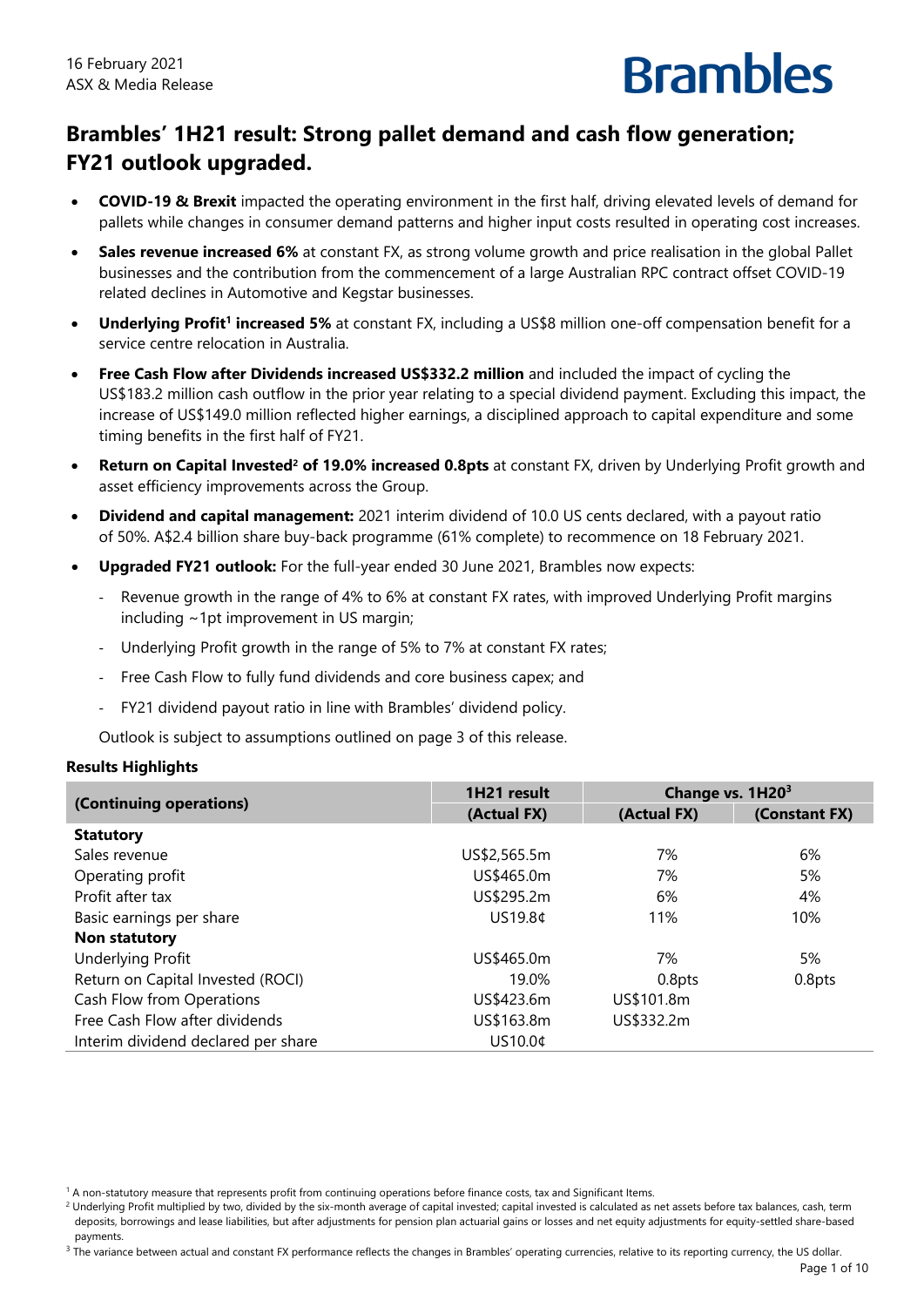**Sales revenue** from continuing operations of US\$2,565.5 million increased 6% at constant currency driven by volume growth of 4% reflecting strong pallet demand from existing customers in the consumer-staples sectors, ongoing conversion of new customers in the Central and Eastern European pallets business and contributions from a large Australian RPC contract won in the second half of the prior fiscal year. Price realisation contributed 2% to revenue growth with ongoing recovery of input-cost inflation and a higher cost-to-serve in the Americas and EMEA regions. This strong growth offset revenue declines in the Automotive and Kegstar businesses of 6% and 56%, respectively, with both businesses cycling strong, pre-pandemic levels of customer demand in the comparative prior-year period.

**Underlying Profit and operating profit** of US\$465.0 million increased 5% at constant currency and included a US\$8 million net gain on the relocation of a service centre in Australia. Excluding the impact of this gain, Underlying Profit growth of 3% was driven by the sales contribution to profit, disciplined overhead cost control and supply chain productivity benefits associated with automation projects, pallet durability and procurement initiatives. These gains more than offset direct cost increases due to COVID-19 related changes in network flows and customer demand patterns, inflationary cost pressures and additional costs to support the Group-wide focus on minimising capital expenditure to service strong volume growth with increased volatility in the first half.

**Profit after tax from continuing operations** of US\$295.2 million increased 4% at constant currency as the increase in operating profit was partly offset by lower interest income reflecting the US\$0.6 billion year-on-year reduction in deposit balances due to capital management activity and lower interest rates on Australian dollar deposits.

**Return on Capital Invested** of 19.0% increased 0.8 percentage points at constant currency driven by the Underlying Profit performance and a modest increase in Average Capital Invested despite strong volume growth, reflecting the Group-wide focus on improving asset efficiency and minimising capital expenditure to service temporary spikes in demand.

**Cash Flow from Operations** increased US\$101.8 million on the prior comparative period reflecting higher earnings and disciplined management of capital investments in the half. The year-on-year increase includes an estimated US\$80 million of timing benefits largely relating to capital payments which are expected to reverse in the second half of the fiscal year.

## **2021 interim dividend**

The Board has declared an interim dividend of 10.0 US cents per share. This represents a payout ratio of 50%, which is in line with Brambles' dividend policy to payout between 45% and 60% of Underlying Profit after finance costs and tax<sup>4</sup>.

The 2021 interim dividend will be declared in US dollars and paid as 13.08 Australian cents per share<sup>s</sup>, with franking of 30%. The unfranked component of the interim dividend is conduit foreign income. Consequently, non-resident shareholders will not pay Australian dividend withholding tax on this dividend. The interim dividend is payable on 8 April 2021 to shareholders on Brambles' register at 5.00pm on Thursday, 11 March 2021. The ex-dividend date is 10 March 2021.

## **CEO Commentary**

Commenting on the 1H21 result, Brambles' CEO, Graham Chipchase, said: "I am proud of our people who have worked tirelessly to meet the significant increase in customer demand during a global pandemic with community restrictions and Brexit-related uncertainty. Their commitment and the resilience of our 'share and reuse' business model have enabled the continued flow of life's essentials through supply chains globally and reinforced Brambles as a trusted partner to many of the world's largest fast-moving consumer brands.

"We experienced elevated levels of demand in our key pallet businesses in the first half, as retailers raised inventories to accommodate increased levels of at-home consumption and to provide greater contingency against changes in consumer demand. There was also a noticeable shift within the consumer staples segment towards established, household brands which drove stronger volume growth with our largest customers. Operationally, COVID-19 related changes in network dynamics and customer demand patterns resulted in additional pallet collection and repair costs, with wage inflation in most regions increasing plant costs further. Our focus on optimising the use of our existing asset

4 Subject to Brambles' cash requirements.

Page 2 of 10 5 This reflects the US cents dividend converted at an A\$:US\$ exchange rate of 0.7646, the average exchange rate over the five business days ending 9 February 2021.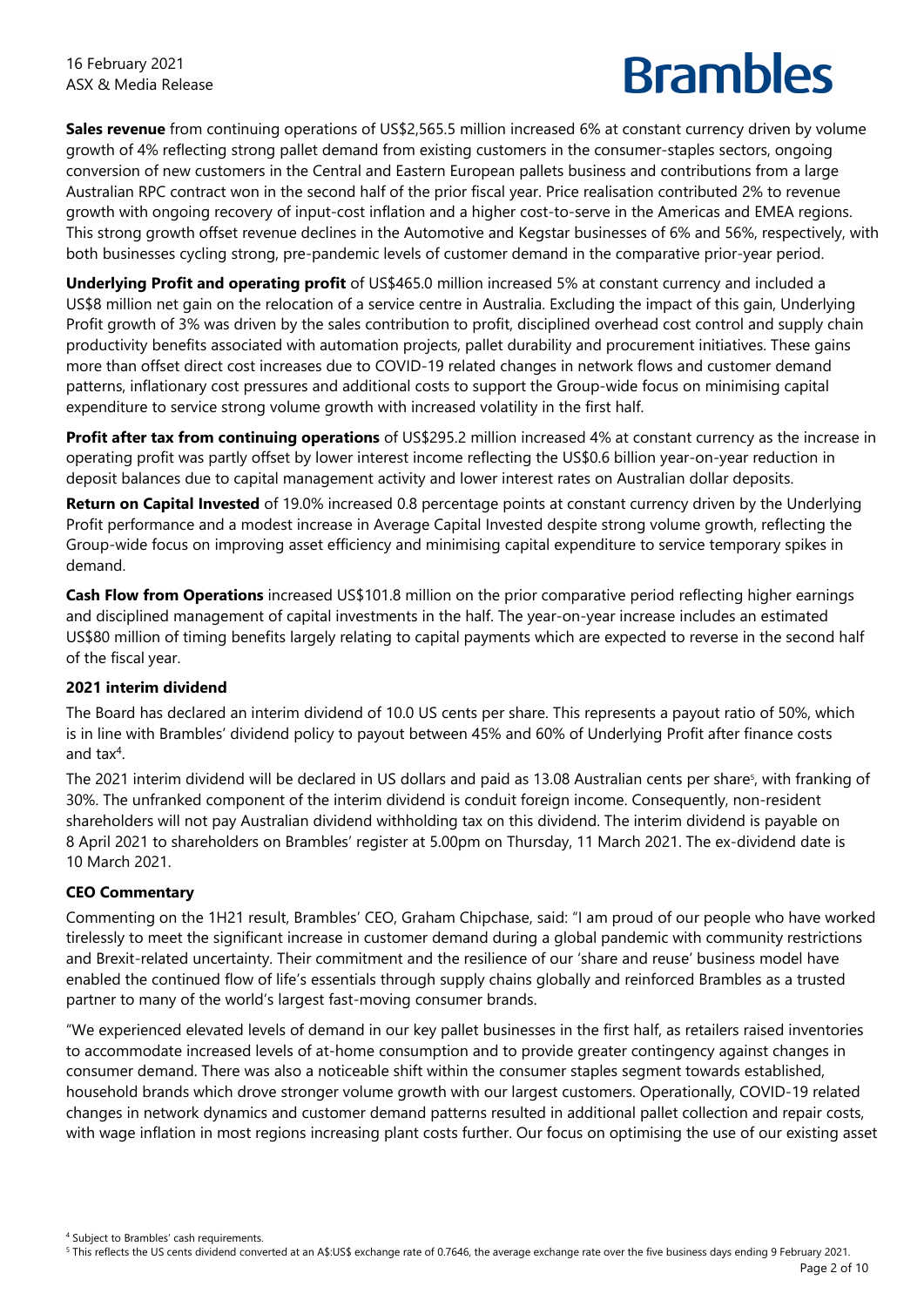pool to service elevated levels of demand also contributed to higher plant and transport costs in the period and limited our investment in new pallets.

"These increased operational costs were offset by disciplined cost management across the business, including corporate costs, and efficiency benefits from supply chain programmes. These benefits included additional repair capacity across our existing US service centre network as a result of the accelerated automation programme and lower damage rates due to improved pallet durability in all regions. Increased price realisation and broader coverage of surcharges, introduced to lower the business vulnerability to sudden increases in input prices, also helped mitigate the impact of the higher operating cost environment.

"Beyond our pallets business, our Automotive containers team did a great job in controlling costs to largely offset the profit impact of the volume shortfall in the half. While the recovery of automotive production has been stronger than anticipated, customer demand remains below prior-year levels and we maintain a cautious outlook for the business in the second half of the year. In addition, on 10 February we announced the merger of Kegstar with MicroStar, creating the global leader in keg pooling. The combined scale and expertise is expected to accelerate growth and future value creation for shareholders.

"During the half, we launched our 2025 Sustainability vision to pioneer truly regenerative supply chains, leveraging the power of our 'share and reuse' business model to create more positive impacts beyond our business for the benefit of future generations. We are proud of the ongoing recognition of our sustainability credentials, having recently received exceptionally positive ESG ratings from leading industry groups and publications.

"As we continue to operate in a global pandemic, we remain focused on the health and safety of our people and ensuring uninterrupted service for our customers. We are determined in our efforts and vigilant in our approach and practices to support employees, customers and the local communities in which we operate."

## **FY21 outlook**

Brambles is upgrading its full-year sales revenue and earnings guidance to reflect the strong first-half result.

In FY21, Brambles now expects to deliver:

- Sales revenue growth between 4-6% at constant FX rates, with improved Underlying Profit margins including an increase in US margins of  $\sim$  1 percentage point;
- Underlying Profit growth between 5-7% at constant FX rates;
- Free cash flow expected to fund dividends and core business capex to support growth, the impact of lumber inflation on pallet prices and investments to further develop digital and efficiency objectives;
- Dividend payout ratio between 45% to 60%, in line with Brambles' dividend payoutpolicy; and
- Share buy-back programme to continue subject to the ongoing assessment of the Group's funding and liquidity requirements in the context of increased economic uncertainty.

The following assumptions underpin Brambles' updated FY21 guidance:

- The broad continuation of current trends in input costs and network dynamics;
- A progressive recovery in the Automotive business;
- While customer demand is expected to remain strong for the balance of FY21, second-half and full-year sales revenue growth is expected to moderate from first-half levels as the business cycles a strong comparative secondhalf period in the prior year which included record levels of pallet demand following the outbreak of COVID-19. In addition, Brexit-related demand in the first half is expected to reverse in the second half; and
- Underlying Profit growth is expected to be stronger in the second half of FY21 as the business cycles higher costs in the pallets business and lost income from the Automotive business in the second half of the prior year. The second half of FY21 is also expected to benefit from higher margins in the US pallets business reflecting ongoing price realisation and continued delivery of automation, pallet durability and procurement benefits.

Commenting on the outlook for the Full Year Mr Chipchase added: "The strong first-half result has allowed us to upgrade our FY21 sales revenue and earnings guidance. We remain committed to delivering Group Underlying Profit leverage and expect US margins to improve by approximately one percentage point, with the US automation programme on track for completion by the end of the fiscal year."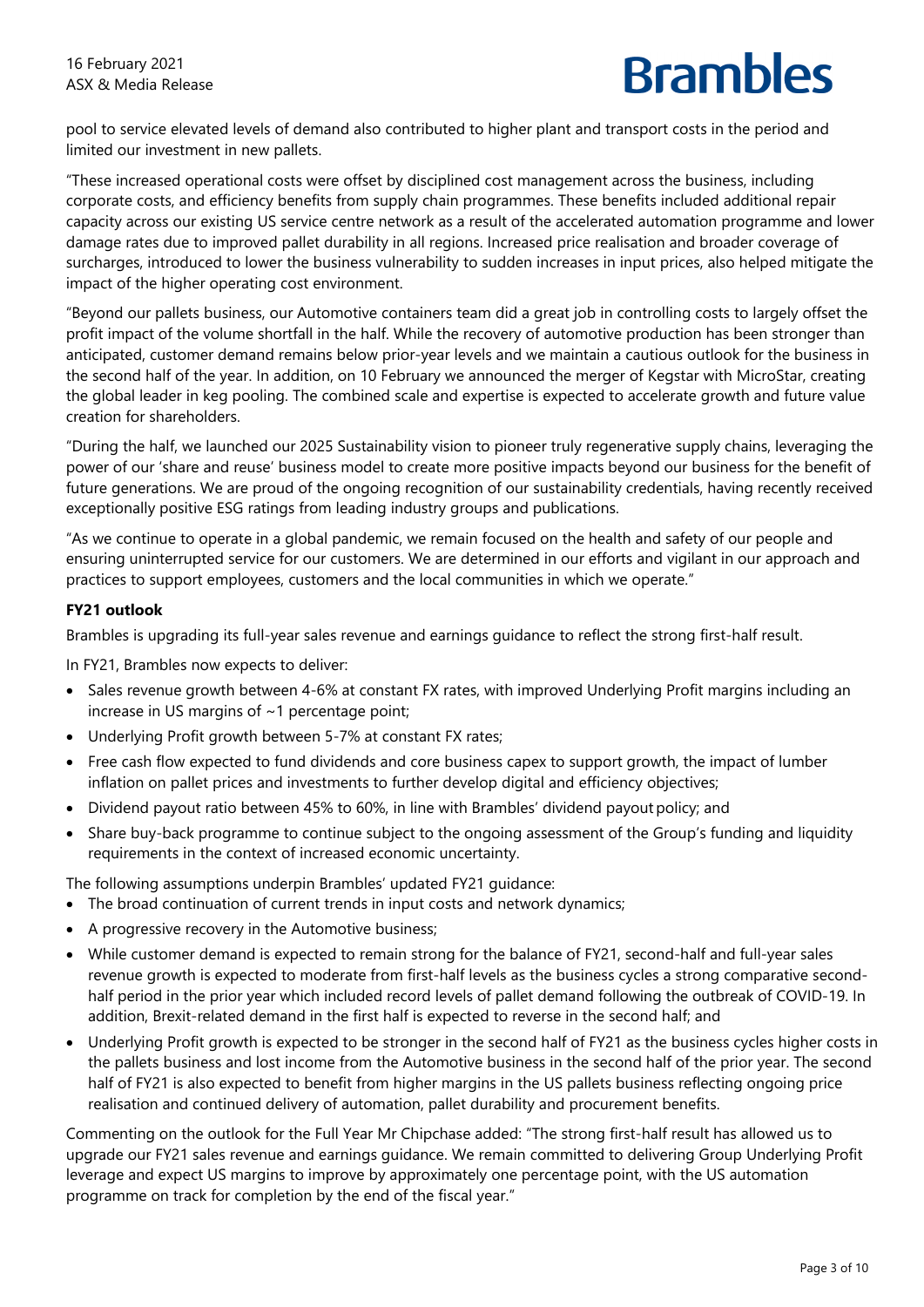16 February 2021 ASX & Media Release

# **Brambles**

## **Further Information**

Sean O'Sullivan Vice President, Investor Relations +61 2 9256 5262 +61 412 139 711 sean.osullivan@brambles.com

Raluca Chiriacescu Director, Investor Relations +44 2038 809 412 +44 7810 658 044 raluca.chiriacescu@brambles.com

**Brambles Limited** (ASX: BXB) Under the CHEP brand Brambles helps move more goods to more people, in more places than any other organisation on earth. Its pallets, crates and containers form the invisible backbone of the global supply chain and the world's biggest brands trust Brambles to help them transport their goods more efficiently, sustainably and safely. As pioneers of the sharing economy, Brambles created one of the world's most sustainable logistics businesses through the share and reuse of its platforms under a model known as 'pooling'. Brambles primarily serves the fast-moving consumer goods (e.g. dry food, grocery, and health and personal care), fresh produce, beverage, retail and general manufacturing industries. The Group employs more than 12,000 people and own approximately 330 million pallets, crates and containers through a network of more than 750 service centres. Brambles operates in approximately 60 countries with its largest operations in North America and Western Europe. For further information, please visit www.brambles.com

**Forward-Looking Statements:** Certain statements made in this release are "forward-looking statements" – that is, statements related to future, not past, events. Words such as "anticipates", "expects", "intends", "plans", "believes", "seeks", "estimates", and similar expressions are intended to identify forward-looking statements. These forward-looking statements are not historical facts, but rather are based on Brambles' current beliefs, assumptions, expectations, estimates and projections. Forward-looking statements are not guarantees of future performance, as they address matters that are uncertain and subject to known and unknown risks, uncertainties and other factors that are beyond the control of Brambles, are difficult to predict and could cause actual results to differ materially from those expressed or forecasted in the forward-looking statements. Brambles cautions shareholders and prospective shareholders not to place undue reliance on these forward-looking statements, which reflect the views of Brambles only as of the date of this release. The forward-looking statements made in this release relate only to events as of the date on which the statements are made – Brambles will not undertake any obligation to release publicly any revisions or updates to these forward-looking statements to reflect events, circumstances or events occurring after the date of this release, except as may be required by law or by any appropriate regulatory authority.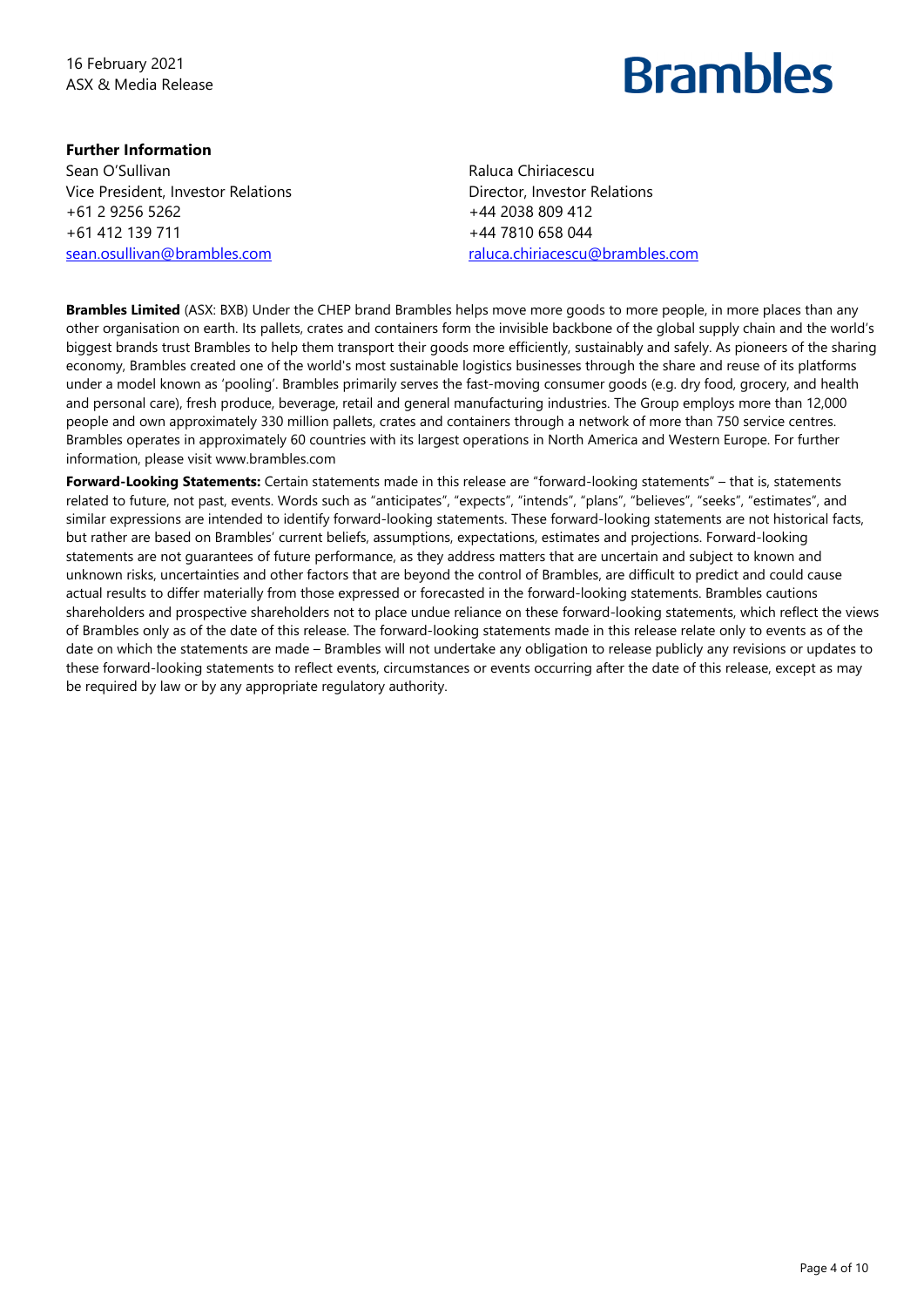#### **Summary of Key Metrics**

| US\$m                                                  |         |         |                  | Change             |
|--------------------------------------------------------|---------|---------|------------------|--------------------|
| (Continuing operations)                                | 1H21    | 1H20    | <b>Actual FX</b> | <b>Constant FX</b> |
| <b>CHEP Americas</b>                                   | 1,299.2 | 1,228.9 | 6%               | 7%                 |
| <b>CHEP EMEA</b>                                       | 1,010.0 | 935.2   | 8%               | 4%                 |
| <b>CHEP Asia-Pacific</b>                               | 256.3   | 233.5   | 10%              | 4%                 |
| Sales revenue                                          | 2,565.5 | 2,397.6 | 7%               | 6%                 |
| <b>CHEP Americas</b>                                   | 191.9   | 188.7   | 2%               | 3%                 |
| <b>CHEP EMEA</b>                                       | 242.0   | 218.5   | 11%              | 7%                 |
| <b>CHEP Asia-Pacific</b>                               | 64.4    | 58.2    | 11%              | 4%                 |
| Corporate                                              | (33.3)  | (29.9)  | (11)%            | $(6)$ %            |
| Underlying Profit <sup>6</sup> & operating profit      | 465.0   | 435.5   | 7%               | 5%                 |
| Net finance costs                                      | (42.6)  | (37.5)  | (14)%            | (14)%              |
| Tax expense                                            | (127.2) | (119.1) | (7)%             | (4)%               |
| Profit after tax from continuing operations            | 295.2   | 278.9   | 6%               | 4%                 |
| Loss from discontinued operations                      | (1.6)   | (1.0)   |                  |                    |
| <b>Profit after tax</b>                                | 293.6   | 277.9   | 6%               | 4%                 |
| Average Capital Invested                               | 4,905.9 | 4,784.5 | 3%               | 1%                 |
| <b>Return on Capital Invested</b>                      | 19.0%   | 18.2%   | 0.8pt            | 0.8pt              |
| Weighted average number of shares (m)                  | 1,493.0 | 1,569.7 |                  |                    |
| <b>Basic EPS (US cents)</b>                            | 19.7    | 17.7    | 11%              | 10%                |
| <b>Basic EPS from continuing operations (US cents)</b> | 19.8    | 17.8    | 11%              | 10%                |

Note: The variance between actual and constant FX performance reflects the changes in Brambles' operating currencies, relative to its reporting currency, the US dollar.

#### **Sales revenue** from continuing operations of

US\$2,565.5 million increased 6% at constant currency as strong growth across the global Pallets and Australian RPCs businesses more than offset a decline in CHEP Automotive and Kegstar revenues of 6% and 56%, respectively, as the businesses cycled strong pre-pandemic levels of customer demand in the prioryear comparative period.

Like-for-like volumes<sup>7</sup> increased 3%, with particularly strong growth in the North American and European Pallet businesses. This volume growth was driven by higher demand from existing customers predominantly in consumer-staples sectors and reflected increased levels of at-home consumption and, in the case of Europe, increased stocking in advance of Brexit. The increased demand in the pallet businesses was partly offset by lower demand in the CHEP Automotive and Kegstar businesses.

Net new business wins increased 1% largely driven by new customer conversions in the Central & Eastern European Pallets business and the commencement of a new large RPC contract in Australia.

Price realisation contributed 2% to revenue growth driven by pricing initiatives across the Group to support recovery of inputcost inflation and to reflect cost-to-serve in the Americas and

EMEA regions. Price indexation and repricing of contracts both contributed to pricing growth in the first half.

**Operating profit** and **Underlying Profit** of US\$465.0 million increased 5% at constant currency and includes net income of US\$8 million relating to a one-off compensation for a service centre relocation in the Asia-Pacific region.

Excluding the impact of this site compensation, Underlying Profit increased 3% as the sales volume, price and mix contribution to profit of US\$92 million, supply chain efficiency benefits and disciplined overhead cost control offset COVID-19 related cost pressures across the Group.

At a Group level, net transport costs increased US\$26 million reflecting additional pallet collections and relocations to manage changes in network flows and to support the more efficient use of the existing asset pool in servicing higher levels of customer demand which drove improved Return on Capital Invested in the overall business. Transport capacity and availability constraints, particularly in the US market, also contributed to higher costs in the first half.

Net plant costs increased US\$14 million reflecting additional repair and handling costs to manage strong pallet demand and to optimise the use of the existing asset pool while minimising

<sup>&</sup>lt;sup>6</sup> A non-statutory measure that represents profit from continuing operations before finance costs, tax and Significant Items. In the absence of Significant Items in 1H21 and 1H20, Underlying Profit was in line with operating profit.

 $^7$  Like-for-like growth reflects volume performance with the same products and customers as in the prior corresponding period.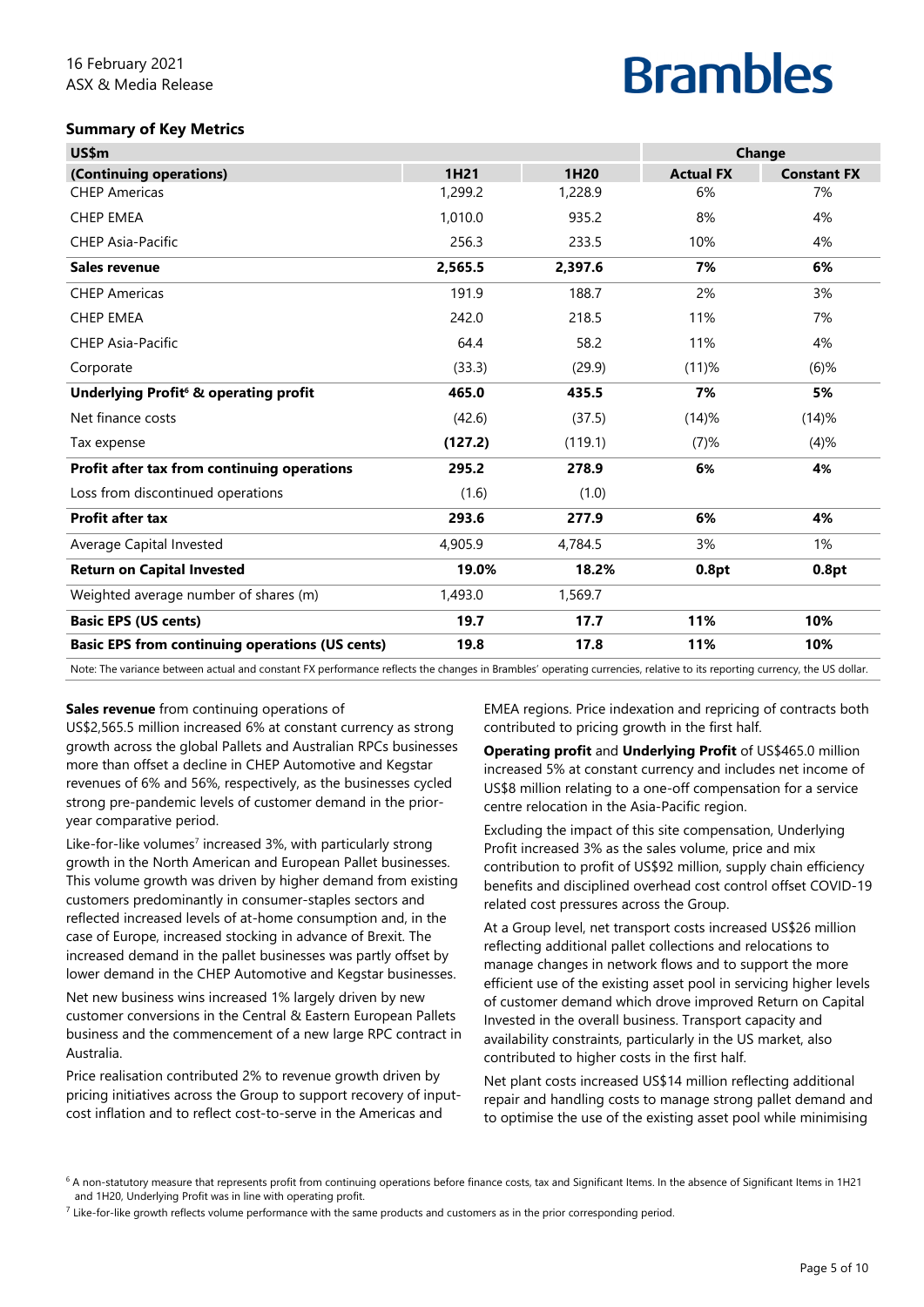### 16 February 2021 ASX & Media Release

capital investment in incremental pallets. Wage inflation due to labour availability challenges in all regions also contributed to higher plant costs in the half. These increases were offset by a combination of pricing, surcharges and the delivery of supply chain efficiencies of ~US\$20 million which included benefits from automation projects and pallet durability initiatives reducing damage rates during the period.

IPEP8 expense increased US\$14 million despite lower loss rates across the Group, driven by volume growth and higher unit pallet costs, largely weighted into the first half of the year. Depreciation expense increases of US\$12 million were in line with prior-year investments to support volume growth and US supply chain programmes.

Other cost increases of US\$12 million included investments in new sales tools, upgrades to IT infrastructure to replace legacy systems and productivity projects including digital asset tracking trials. The increase also includes a ~US\$6 million yearon-year decrease in gains on compensated and scrapped assets largely due to higher pallet unit costs.

#### **Profit after tax from continuing operations** of

US\$295.2 million increased 4% at constant currency as the increase in operating profit was partly offset by higher net finance costs and tax expense.

Net finance costs of US\$42.6 million increased US\$5.3 million in constant currency primarily driven by lower interest income reflecting the US\$0.6 billion reduction in deposit balances due to capital management activity in the prior 12 months and lower interest rates on Australian dollar deposits.

The effective tax rate on Underlying Profit in the first half of 30.1% was broadly in line with the effective tax rate in the first half of the prior year of 29.9%.

**Return on Capital Invested** was 19.0%, up 0.8 percentage points at constant currency reflecting the Underlying Profit performance and a modest increase in Average Capital Invested in line with the Group-wide focus on minimising capital expenditure to service temporary spikes in demand.

# **Brambles**

#### **Cash Flow Reconciliation**

| US\$m                                    | 1H <sub>21</sub> | 1H <sub>20</sub> | Change |
|------------------------------------------|------------------|------------------|--------|
| <b>Underlying Profit</b>                 | 465.0            | 435.5            | 29.5   |
| Depreciation and amortisation            | 328.0            | 304.1            | 23.9   |
| <b>IPEP</b> expense                      | 87.8             | 73.3             | 14.5   |
| <b>Underlying EBITDA<sup>9</sup></b>     | 880.8            | 812.9            | 67.9   |
| Capital expenditure (cash<br>basis)      | (460.6)          | (504.1)          | 43.5   |
| US supply chain investments              | (18.7)           | (16.7)           | (2.0)  |
| Proceeds from sale of PP&E               | 63.8             | 50.0             | 13.8   |
| Working capital movement                 | (6.7)            | 6.5              | (13.2) |
| Other                                    | (35.0)           | (26.8)           | (8.2)  |
| <b>Cash Flow from Operations</b>         | 423.6            | 321.8            | 101.8  |
| Significant Items                        |                  | (2.1)            | 2.1    |
| Discontinued operations                  | (1.6)            | (1.1)            | (0.5)  |
| Financing & tax costs                    | (125.7)          | (146.5)          | 20.8   |
| Free Cash Flow <sup>10</sup>             | 296.3            | 172.1            | 124.2  |
| Dividends paid - ordinary                | (132.5)          | (157.3)          | 24.8   |
| Dividends paid - special                 |                  | (183.2)          | 183.2  |
| <b>Free Cash Flow after</b><br>dividends | 163.8            | (168.4)          | 332.2  |

**Cash Flow from Operations** of US\$423.6 million increased US\$101.8 million reflecting higher earnings and disciplined management of capital investment. Working capital movement of US\$(13.2) million includes the impact of cycling higher indirect tax refunds in the prior year which offset ongoing improvements in cash collections in the half. The year-on-year increase includes an estimated US\$80 million of timing benefits largely relating to capital payments which are expected to reverse in the second half of the fiscal year.

Capital expenditure on a cash basis, including US supply chain investments, decreased by US\$41.5 million which compares to an increase in capital spend on an accruals and constant currency basis of US\$20.3 million. This increase was largely driven by the US\$15.0 million increase in non-pooling capex reflecting the investment in wash facilities to support a large RPC contract in Australia and ongoing investment in service centre automation across the Group to support growth and deliver productivity benefits.

The increase in pooling capital expenditure was limited to US\$5.3 million, despite strong volume growth in the global pallet businesses, lumber inflation and capital investments to support the large Australian RPC contract win, largely due to asset efficiency improvements, lumber procurement & automation benefits and lower capital spend in the Automotive business.

8 Irrecoverable Pooling Equipment Provision.

<sup>9</sup> Earnings before interest, tax, IPEP, depreciation and amortisation: calculated as Underlying Profit after adding back depreciation, amortisation and IPEP

<sup>10</sup> Cash Flow generated after net capital expenditure, finance costs and tax, but excluding the net cost of acquisitions and proceeds from business disposals.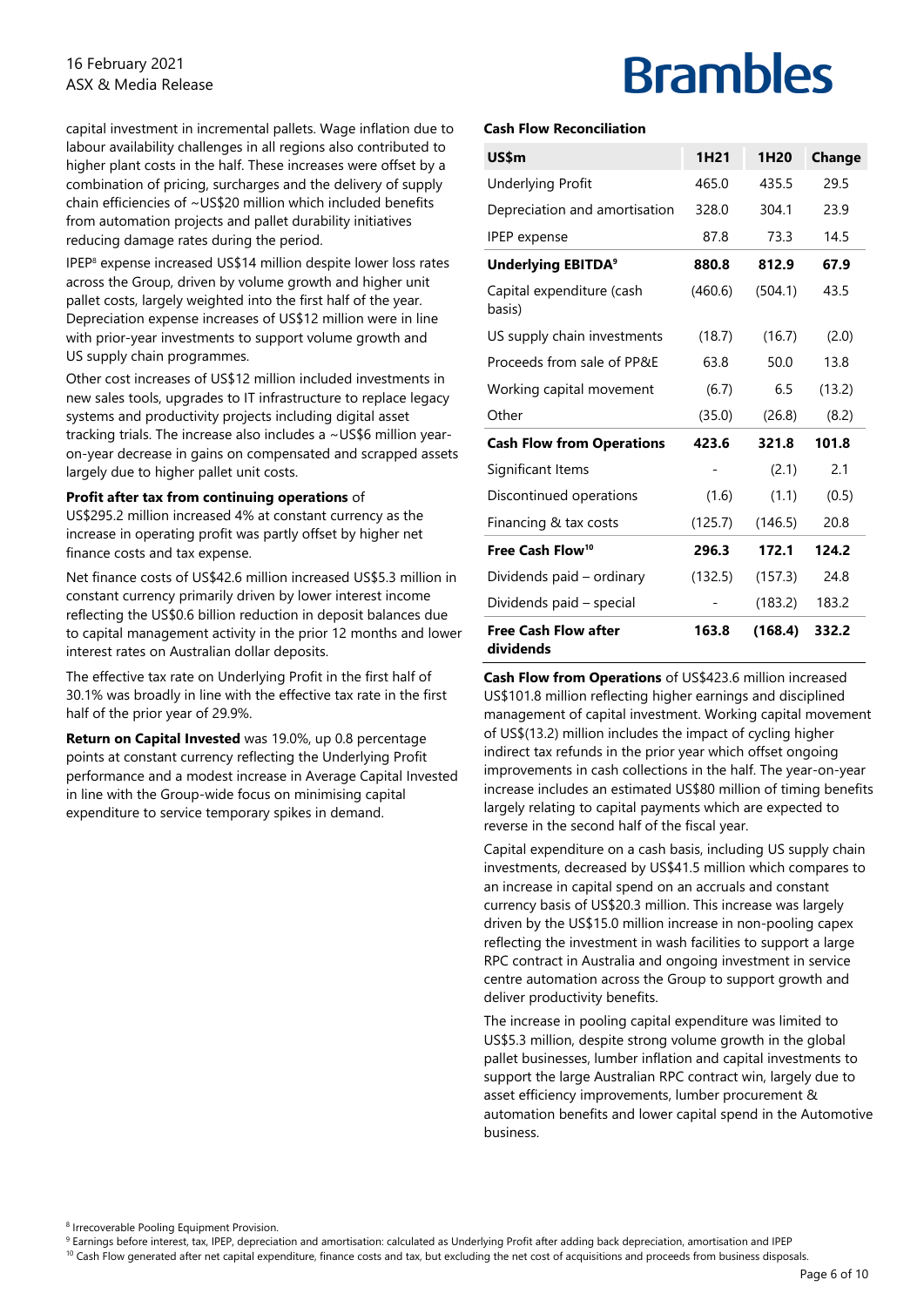**Free Cash Flow after dividends** of US\$163.8 million increased US\$332.2 million in the half, including the impact on prior-year cash flow of the US\$183.2 million special dividend payment in October 2019 funded by the IFCO sale proceeds.

Excluding the impact of the special dividend, Free Cash Flow after ordinary dividends increased US\$149.0 million and included the benefit of a US\$20.8 million decrease in financing and tax costs mainly due to costs incurred in 1H20 relating to the early termination of the US\$500 million 144A bond.

#### **Net Debt & Key Ratios**

| US\$m                        | <b>Dec 2020</b>    | <b>Jun 2020</b> | Change |
|------------------------------|--------------------|-----------------|--------|
| Current debt                 | 200.0              | 149.1           | 50.9   |
| Non-current debt             | 2,462.0            | 2,368.6         | 93.4   |
| <b>Gross debt</b>            | 2.662.0            | 2.517.7         | 144.3  |
| Less cash & deposits         | (675.9)            | (805.9)         | 130.0  |
| Net debt                     | 1.986.1            | 1,711.8         | 274.3  |
| <b>Key ratios</b>            | 1H21 <sup>11</sup> | <b>FY20</b>     |        |
| Net debt to EBITDA           | 1.22x              | 1.10x           |        |
| <b>EBITDA</b> interest cover | 19.0x              | 19.3x           |        |

Net debt as at 31 December 2020, was US\$1,986.1 million which includes US\$730.5 million of lease liabilities. Net debt increased by US\$274.3 million from 30 June 2020, mainly reflecting US\$286.4 million of share buy-backs undertaken in 1H21.

Liquidity remains strong with US\$1.3 billion of undrawn committed credit facilities and US\$0.7 billion of cash and term deposits at 31 December 2020.

## **Segment Analysis**

# **CHEP Americas**

| US\$m                                       | Change           |                  |                     |                       |
|---------------------------------------------|------------------|------------------|---------------------|-----------------------|
|                                             | 1H <sub>21</sub> | 1H <sub>20</sub> | Actual<br><b>FX</b> | Constant<br><b>FX</b> |
| Sales revenue                               | 1.299.2 1,228.9  |                  | 6%                  | 7%                    |
| <b>Underlying Profit</b>                    | 191.9            | 188.7            | 2%                  | 3%                    |
| Average Capital<br>Invested                 | 2,411.4          | 2.357.4          | 2%                  | 4%                    |
| <b>Return on Capital</b><br><b>Invested</b> | 15.9%            | 16.0%            | $(0.1)$ pt          |                       |

#### **Sales revenue**

**Pallets** sales revenue of US\$1,281.0 million increased 8% at constant currency driven by COVID-19 related increases in pallet demand from existing customers in North America as well as price realisation in the US and Latin American pallet businesses.

US pallets revenue of US\$964.6 million increased 7%, reflecting:

Like-for-like volume growth of 5% which was exceptionally strong due to increased demand from customers in the consumer staples sectors as they responded to increased

# **Brambles**

levels of at-home consumption and retailer stocking in response to COVID-19 stay-at-home orders;

- ‐ Price growth of 2% with pricing actions to recover a higher cost-to-serve partly offset by the mix impact of strong growth with large FMCG customers in the half; and
- Net new business was flat due to the roll-off of contracts lost in the prior year and lower levels of new customer conversions as the business responds to record demand from existing customers.

Canada pallets sales revenue of US\$151.3 million increased 5% at constant currency reflecting strong like-for-like volume growth and rollover benefits from prior-year contract wins.

Latin America pallets sales revenue of US\$165.1 million increased 13% at constant currency, reflecting the rollover benefit of contract repricing conducted in the second half of FY20 and pricing in the current period to recover cost inflation. The region also delivered volume growth, notwithstanding COVID-19 related headwinds.

**Containers** sales revenue of US\$18.2 million decreased (6)% at constant currency reflecting reduced volumes in the North American Intermediate Bulk Container (IBC) business.

#### **Profit**

Underlying Profit of US\$191.9 million increased 3% at constant currency as the strong sales contribution to profit of US\$63 million more than offset higher costs, including:

- Net transport cost increases of US\$22 million reflecting higher costs due to COVID-19 related changes in network flows, variable customer demand patterns and additional pallet recollections and relocations to support asset efficiency. Latin America delivered material improvements in both capital efficiencies and cash flow benefits in the period despite cycling strong asset efficiency and cash generation in the prior year;
- Net plant cost increases of US\$8 million reflects additional repair and handling costs linked to record levels of pallet returns as well as labour and lumber input-cost inflation. The increased costs were largely offset by surcharges and supply chain initiatives which delivered efficiencies and increased capacity from US service centres and lumber automation programmes, and reduced costs driven by lower damage rates due to pallet durability initiatives;
- ‐ Depreciation expense increases of US\$6 million due to pallet pool growth;
- ‐ IPEP increases of US\$12 million reflecting higher pallet unit costs in the region; and
- Other cost increases of US\$9 million in 1H21 reflects lower year-on-year asset compensations in the US and higher pallet unit values of scrapped assets.

#### **Return on Capital**

Return on Capital Invested of 15.9% was in line with the prior year despite the cycling of pre-pandemic trading, the increased costs-to-serve associated with disruptions to supply chains, other cost inflation and the customer mix impact in the half of larger customers at lower rates.

<sup>11</sup> From 1H21, key financial ratios using EBITDA and net interest expense are on a twelve-month rolling basis. EBITDA and net interest expense for 1H21 are therefore based on the 12 months to 31 December 2020.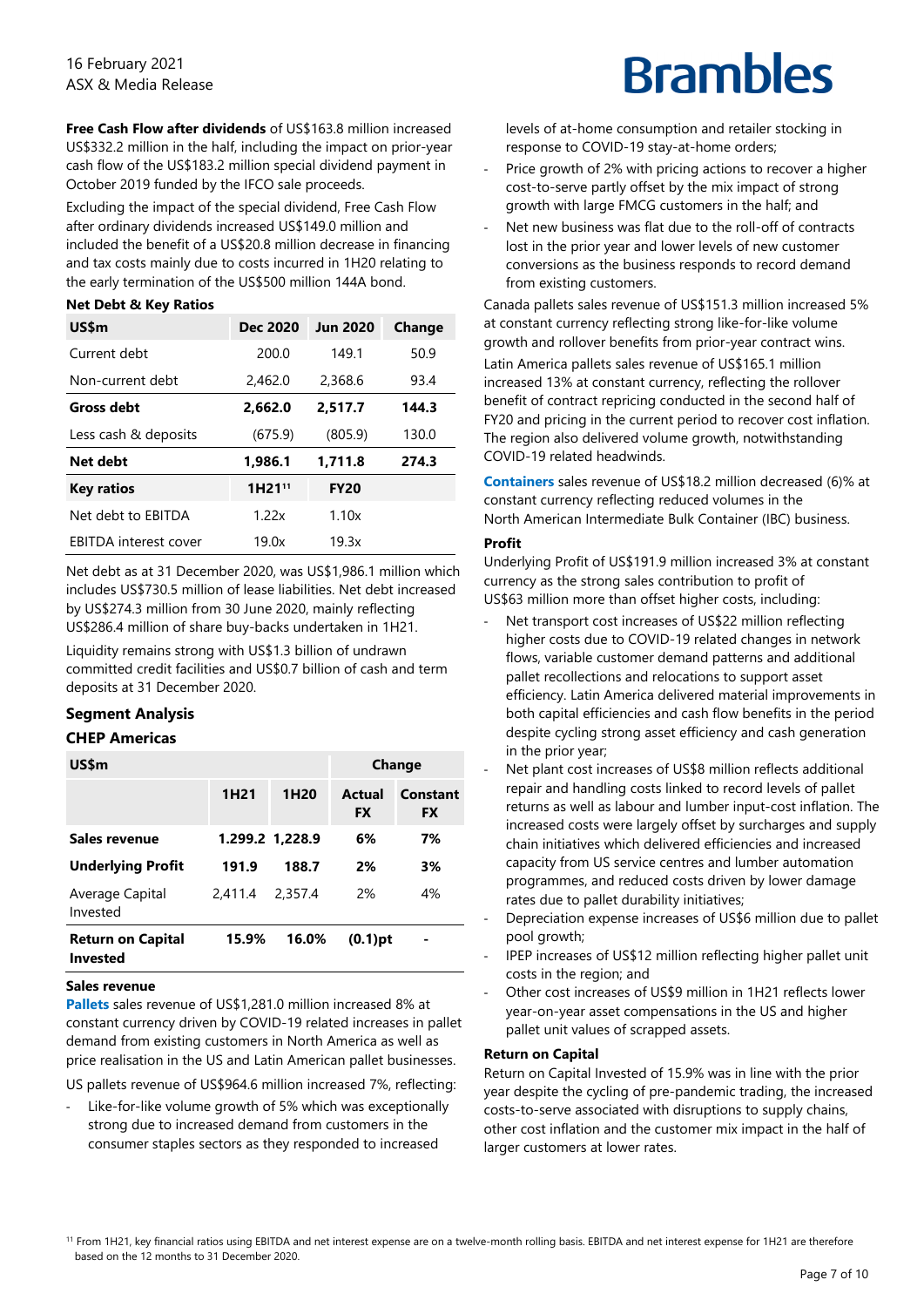## **CHEP EMEA**

| US\$m                                       |                  | Change           |                            |                |
|---------------------------------------------|------------------|------------------|----------------------------|----------------|
|                                             | 1H <sub>21</sub> | 1H <sub>20</sub> | <b>Actual</b><br><b>FX</b> | Constant<br>FX |
| Sales revenue                               | 1,010.0          | 935.2            | 8%                         | 4%             |
| <b>Underlying Profit</b>                    | 242.0            | 218.5            | 11%                        | 7%             |
| Average Capital<br>Invested                 | 1,925.7          | 1.837.2          | 5%                         | -              |
| <b>Return on Capital</b><br><b>Invested</b> | 25.1%            | 23.8%            | 1.3pt                      | 1.6pt          |

#### **Sales revenue**

**Pallets** sales revenue of US\$874.6 million increased 6% at constant currency reflecting price realisation in the region and the timing benefit of inventory stockpiling ahead of Brexit which is expected to unwind in the second half of the fiscal year.

Europe pallets sales revenue of US\$774.0 million increased 6% at constant currency, comprising:

- Net new business growth of 3% driven by contributions from current and prior year contract wins in Central & Eastern Europe;
- Like-for-like volume growth of 1% reflecting increased demand for consumer staples in response to COVID-19 lockdown restrictions and Brexit-related stockpiling which offset lower levels of underlying demand in the region; and
- Price increases of 2% reflecting contractual price indexation and Brexit-related increases in the cost-to-serve.

India, Middle East, Turkey and Africa (IMETA) pallets sales revenue was US\$100.6 million, up 7% at constant currency as price realisation offset the adverse volume impact of COVID-19 restrictions across the region and business model changes in Turkey.

**RPC and Containers** businesses generated sales revenue of US\$135.4 million, down 7% at constant currency driven by lower demand in the Automotive and IBC businesses:

- ‐ Automotive sales revenue of US\$92.1m decreased 7% on a strong comparative period which benefited from pre-COVID-19 levels of production activity in the automotive industry. Notwithstanding a progressive recovery in customer demand during the half, automotive production activity remains below pre-COVID-19 levels;
- ‐ IBCs sales revenue of US\$30.7 million decreased 11% on the prior year reflecting volume declines in Europe; and
- ‐ RPCs sales revenue of US\$12.6 million increased 2% mainly reflecting pricing gains.

#### **Profit**

Underlying Profit of US\$242.0 million increased 7% at constant currency reflecting the strong sales flow through to profit in Pallets, which included the timing benefit of Brexit-related stockpiling in Europe, and cost control in the Automotive business. The sales volume, price and mix contribution to profit of US\$27 million more than offset:

Net transport cost increases of US\$3 million reflecting transport inflation and additional transport miles to collect and relocate existing pallets across the European business to

# **Brambles**

support demand volatility and Brexit stockpiling while minimising new pallet purchases;

- Net plant cost increases of US\$3 million reflecting repairs of existing pallets to minimise capital expenditure to support record levels of customer demand and additional heattreatment costs in line with Brexit requirements. These additional costs were partly offset by pallet durability improvements and other supply chain efficiencies; and
- ‐ Depreciation expenses increased US\$5 million in line with growth in the pallet pool.

#### **Return on Capital**

Return on Capital Invested of 25.1% increased 1.6 percentage points at constant currency driven by the Underlying Profit performance and improvements in asset efficiency in the region.

#### **CHEP Asia-Pacific**

| US\$m                                       |                  |                  | Change       |                       |  |
|---------------------------------------------|------------------|------------------|--------------|-----------------------|--|
|                                             | 1H <sub>21</sub> | 1H <sub>20</sub> | Actual<br>FX | Constant<br><b>FX</b> |  |
| Sales revenue                               | 256.3            | 233.5            | 10%          | 4%                    |  |
| <b>Underlying Profit</b>                    | 64.4             | 58.2             | 11%          | 4%                    |  |
| Average Capital<br>Invested                 | 602.3            | 577.2            | 4%           | $(1)$ %               |  |
| <b>Return on Capital</b><br><b>Invested</b> | 21.4%            | 20.2%            | 1.2pt        | 0.9 <sub>pt</sub>     |  |

#### **Sales revenue**

**Pallets** sales revenue was US\$192.4 million, up 6% at constant currency driven by the Australian business which experienced strong pallet demand from customers in the consumer staples sectors and continued to deliver price realisation despite unfavourable customer mix impact in the half. The ongoing expansion of the timber pallets business in China also made a meaningful contribution to growth in the period.

**RPC and Containers** sales revenue of US\$63.9 million decreased 3% at constant currency, reflecting volume declines in the Kegstar business as COVID-19 restrictions continued to impact on-premise consumption of beer in key markets. Excluding Kegstar, sales revenue increased 9% driven by the onboarding of a large Australian RPC contract in October 2020 and strong growth in the New Zealand RPC businesses.

#### **Profit**

Underlying Profit of US\$64.4 million increased 4% at constant currency and included a US\$8 million one-off net benefit from compensation for the relocation of a service centre, which more than offset the profit impact of lower volumes in the Kegstar business. Excluding the impact of Kegstar and the one-off compensation benefit, Underlying Profit was 5% lower than the prior year at constant currency as the strong sales contribution to profit in the pallets business was more than offset by commencement costs associated with the large Australian RPC contract and COVID-19 demand-related costs.

#### **Return on Capital**

Return on Capital Invested was 21.4%, up 0.9 percentage points at constant currency driven by profit growth. Average Capital Invested remained relatively stable as lower investments in Kegstar largely offset increased capital expenditure to support the commencement of a large RPC contract in Australia.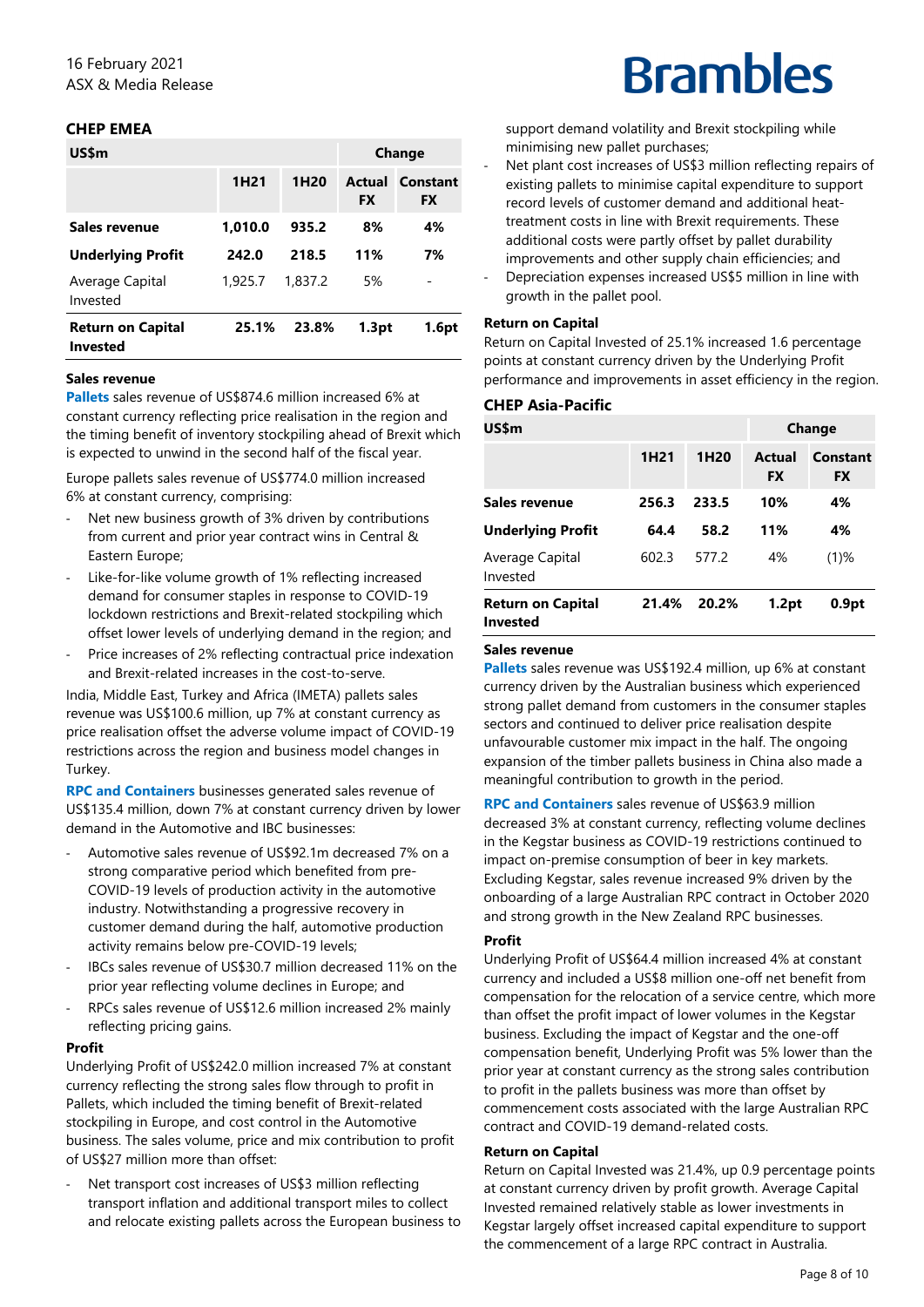# **Background Information**

| US\$m                                                                                              | 1H21    | 1H20    | 2H20    | <b>FY20</b> |
|----------------------------------------------------------------------------------------------------|---------|---------|---------|-------------|
| Sales revenue                                                                                      |         |         |         |             |
| <b>CHEP Americas</b>                                                                               | 1,299.2 | 1,228.9 | 1,220.3 | 2,449.2     |
| <b>CHEP EMEA</b>                                                                                   | 1,010.0 | 935.2   | 896.7   | 1,831.9     |
| <b>CHEP Asia-Pacific</b>                                                                           | 256.3   | 233.5   | 219.0   | 452.5       |
| Continuing operations                                                                              | 2,565.5 | 2,397.6 | 2,336.0 | 4,733.6     |
| <b>EBITDA</b>                                                                                      |         |         |         |             |
| <b>CHEP Americas</b>                                                                               | 414.2   | 390.8   | 364.5   | 755.3       |
| <b>CHEP EMEA</b>                                                                                   | 395.6   | 358.0   | 338.3   | 696.3       |
| <b>CHEP Asia-Pacific</b>                                                                           | 101.7   | 91.8    | 87.8    | 179.6       |
| Corporate                                                                                          | (30.7)  | (27.7)  | (40.6)  | (68.3)      |
| Continuing operations                                                                              | 880.8   | 812.9   | 750.0   | 1,562.9     |
| Depreciation of property, plant and equipment and Irrecoverable Pooling Equipment Provision (IPEP) |         |         |         |             |
| <b>CHEP Americas</b>                                                                               | 216.0   | 196.6   | 203.2   | 399.8       |
| <b>CHEP EMEA</b>                                                                                   | 152.3   | 138.4   | 144.9   | 283.3       |
| <b>CHEP Asia-Pacific</b>                                                                           | 36.9    | 32.7    | 32.0    | 64.7        |
| Corporate                                                                                          | 0.9     | 1.0     | 0.8     | 1.8         |
| Continuing operations                                                                              | 406.1   | 368.7   | 380.9   | 749.6       |
| <b>Amortisation of intangibles</b>                                                                 |         |         |         |             |
| <b>CHEP Americas</b>                                                                               | 6.3     | 5.5     | 5.8     | 11.3        |
| <b>CHEP EMEA</b>                                                                                   | 1.3     | 1.1     | 1.6     | 2.7         |
| <b>CHEP Asia-Pacific</b>                                                                           | 0.4     | 0.9     | 0.9     | 1.8         |
| Corporate                                                                                          | 1.7     | 1.2     | 1.3     | 2.5         |
| Continuing operations                                                                              | 9.7     | 8.7     | 9.6     | 18.3        |
| <b>Underlying Profit</b>                                                                           |         |         |         |             |
| <b>CHEP Americas</b>                                                                               | 191.9   | 188.7   | 155.5   | 344.2       |
| <b>CHEP EMEA</b>                                                                                   | 242.0   | 218.5   | 191.8   | 410.3       |
| <b>CHEP Asia-Pacific</b>                                                                           | 64.4    | 58.2    | 54.9    | 113.1       |
| Corporate                                                                                          | (33.3)  | (29.9)  | (42.7)  | (72.6)      |
| Continuing operations                                                                              | 465.0   | 435.5   | 359.5   | 795.0       |
| <b>Operating profit</b>                                                                            |         |         |         |             |
| <b>CHEP Americas</b>                                                                               | 191.9   | 188.7   | 155.5   | 344.2       |
| <b>CHEP EMEA</b>                                                                                   | 242.0   | 218.5   | 191.8   | 410.3       |
| <b>CHEP Asia-Pacific</b>                                                                           | 64.4    | 58.2    | 26.9    | 85.1        |
| Corporate                                                                                          | (33.3)  | (29.9)  | (42.7)  | (72.6)      |
| Continuing operations                                                                              | 465.0   | 435.5   | 331.5   | 767.0       |
| Capital expenditure on property plant and equipment (accruals basis)                               |         |         |         |             |
| <b>CHEP Americas</b>                                                                               | 284.6   | 262.8   | 282.1   | 544.9       |
| <b>CHEP EMEA</b>                                                                                   | 177.8   | 200.0   | 146.1   | 346.1       |
| CHEP Asia-Pacific                                                                                  | 73.0    | 47.8    | 42.4    | 90.2        |
| Corporate                                                                                          |         |         |         |             |
| Continuing operations                                                                              | 535.4   | 510.6   | 470.6   | 981.2       |